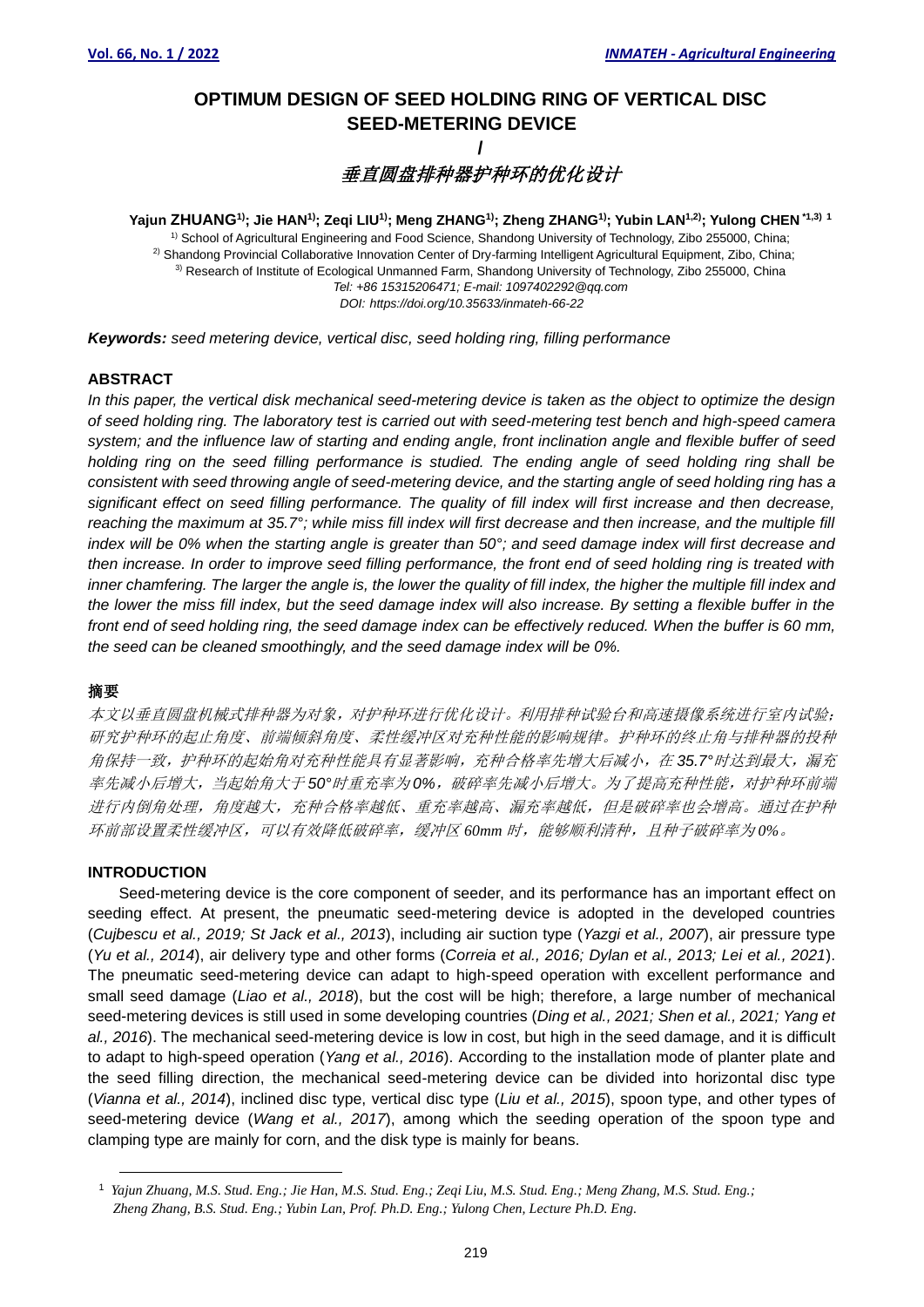The vertical disk seed-metering device is a mechanical seed-metering device used for sowing beans (*Chen et al., 2021; Liu et al., 2015*). A number of seed collection holes open to the side is distributed in the circumferential direction of planter plate. When the planter plate passes through the population in the rotation process, the seed collection operation is completed with the seed collection holes. However, when seeds are taken from population by seed collection hole, they cannot be guaranteed to stay in the seed collection hole under the action of its own gravity and external vibration; therefore, the seed holding ring needs to be provided, so that a closed space will be composed of seed holding ring and seed collection hole and the seeds can be kept in the seed collection hole. The seed holding ring plays an important role in the operation process of seed-metering device. In this paper, the optimal design will be conducted for its structure.

# **MATERIALS AND METHODS**

## *Vertical disc metering device*

The vertical disc seed-metering device consists of shell, disk, shaft, bearing, flange and seed holding ring which is installed inside the shell (Fig.1).



*a. Structure of seed metering device b. Principle of seed metering device*



The operation process of vertical-plate seed-metering device consists of four stages, i.e., seed filling stage, seed clearing stage, seed transportation stage and seed throwing stage. In the seed filling stage, the seeds will enter the seed collection hole by filling the space under the action of gravity and population internal force. In the seed clearing stage, the excess seeds will be removed by gravity before the seed collection hole reaches the seed holding ring. If there are still excess seeds in contact with the seed holding ring, the excess seeds will be removed continuously in the front end of the seed holding ring, but only one seed will be kept in the seed collection hole at last and it will enter into the coverage area of the seed holding ring. And then in the seed transportation stage, the seeds will move circularly after being kept in the seed collection hole under the protection of seed holding ring. At the seed throwing position, the seed holding ring disappears, so that the seed is no longer protected by the seed holding ring and will be thrown out under the action of gravity.



**Fig. 2 - Schematic diagram of seed holding ring**

In the previous study (*Chen et al., 2021; Jia et al., 2018*), the optimal experiment was carried out for the structural size of the seed collection hole, and the optimal length *L<sup>1</sup>* and thickness *L<sup>2</sup>* were 10.2 and 6.3 mm respectively. In order to ensure that the seeds would not fall off during seed transportation, the radial thickness *L<sup>3</sup>* of the seed holding ring should be larger than *L1*, which is 12.0 mm in this paper, and the distance *L<sup>4</sup>* from the inner side of the seed holding ring to the bottom of seed collection hole should be within the range of  $d_{max}$  to  $L_2+0.5d_{min}$ , with  $L_4$  of 10.0 mm in this paper.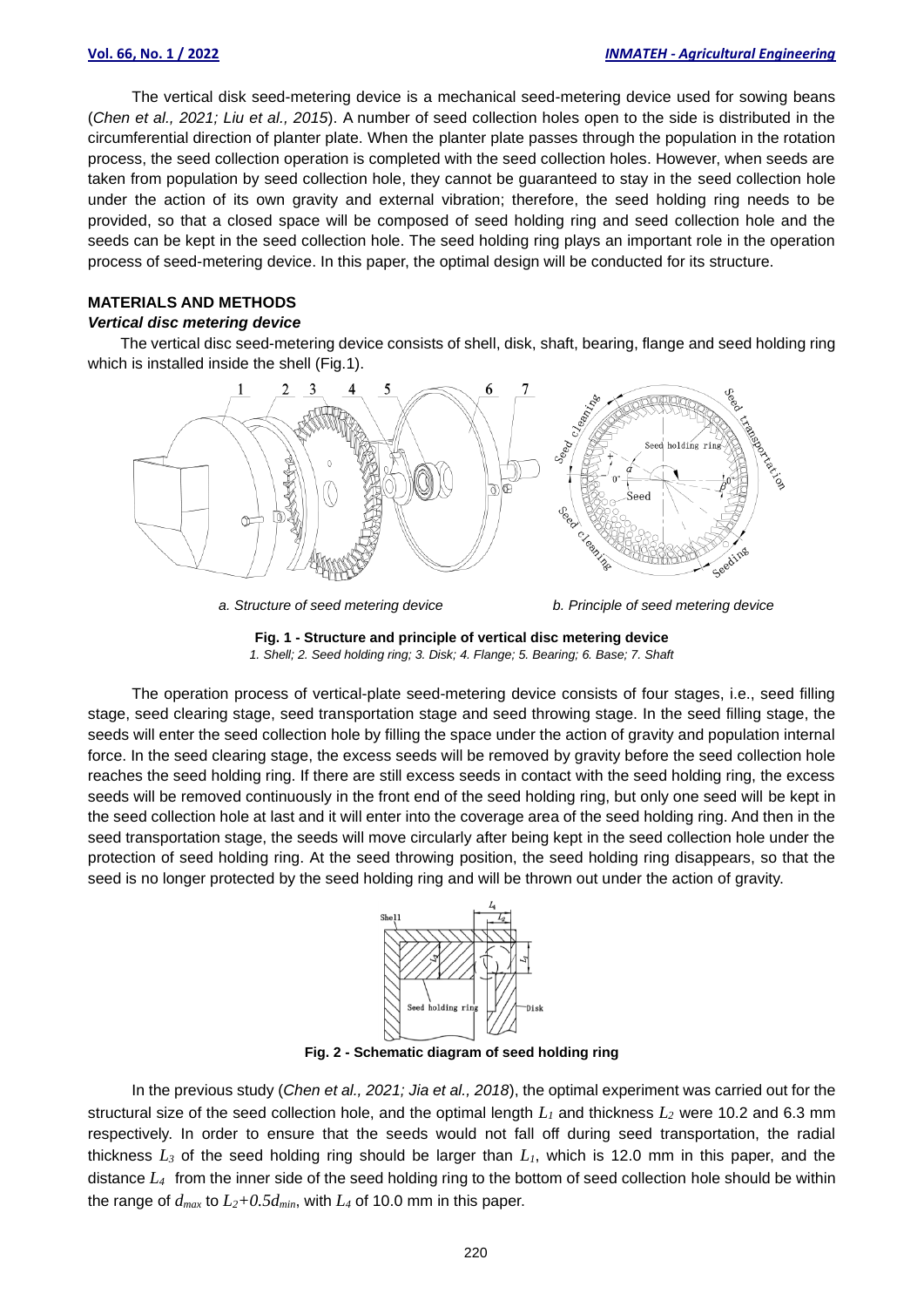The seed holding ring adopts PMMA processing and plays a role of seed holding and seed clearing at the same time, so that the starting angle of the seed holding ring has an important influence on the seed collection effect. The starting angle of seed holding ring is *α*, the horizontal negative direction is defined as 0°, and the clockwise direction is positive (Fig. 2); while the ending angle of seed holding ring is *β*, the horizontal positive direction is defined as 0°, and the clockwise direction is positive direction. The ending angle of the seed holding ring should cover the seed throwing position of the seed-metering device and be adjusted according to the seed throwing angle. After the previous test (*Chen et al., 2021; Jia et al., 2018*), the optimal seed throwing angle will be 39.5°, so that the ending angle of the seed holding ring is also 39.5°. In order to ensure that the seed clearing is smooth under the action of gravity and will not be slipped from the seed collection hole, the starting angle of seed holding ring should be as close as possible to the upper surface of the population, but space should be left for seed clearing under gravity at the same time. The starting angle of seed holding ring will be determined through experiments.

#### *Prototype experiment*

Laboratory bench test is a commonly used test method in the research process of seed-metering device (*Karayel et al., 2006; Zhang et al., 2015*). JPS-12 test bench for operation and performance of seed-metering device is used for laboratory test, and such test bench consists of the fixed device of seed-metering device, rotary conveyor belt and oil injection mechanism. During the test, the seed-metering device is fixed, but the conveyor belt moves, thus simulating the relative movement between the seed-metering device and the soil; meanwhile, oil is constantly sprayed to the conveyor belt to reduce the bouncing and displacement of seeds falling on the conveyor belt, so as to accurately detect the performance of the seed-metering device.



**Fig. 3 - Physical prototype**

In order to observe the instantaneous movement of seeds in the process of seed collection, a snapshot shall be made with a high-speed camera (Phantom V711) (*Karayel et al., 2006; Shen et al., 2021*), and the shooting frequency shall be set at 100 fps (Fig.3).





*a. Front inclination of seed holding ring b. Flexible buffer zone of seed holding ring*

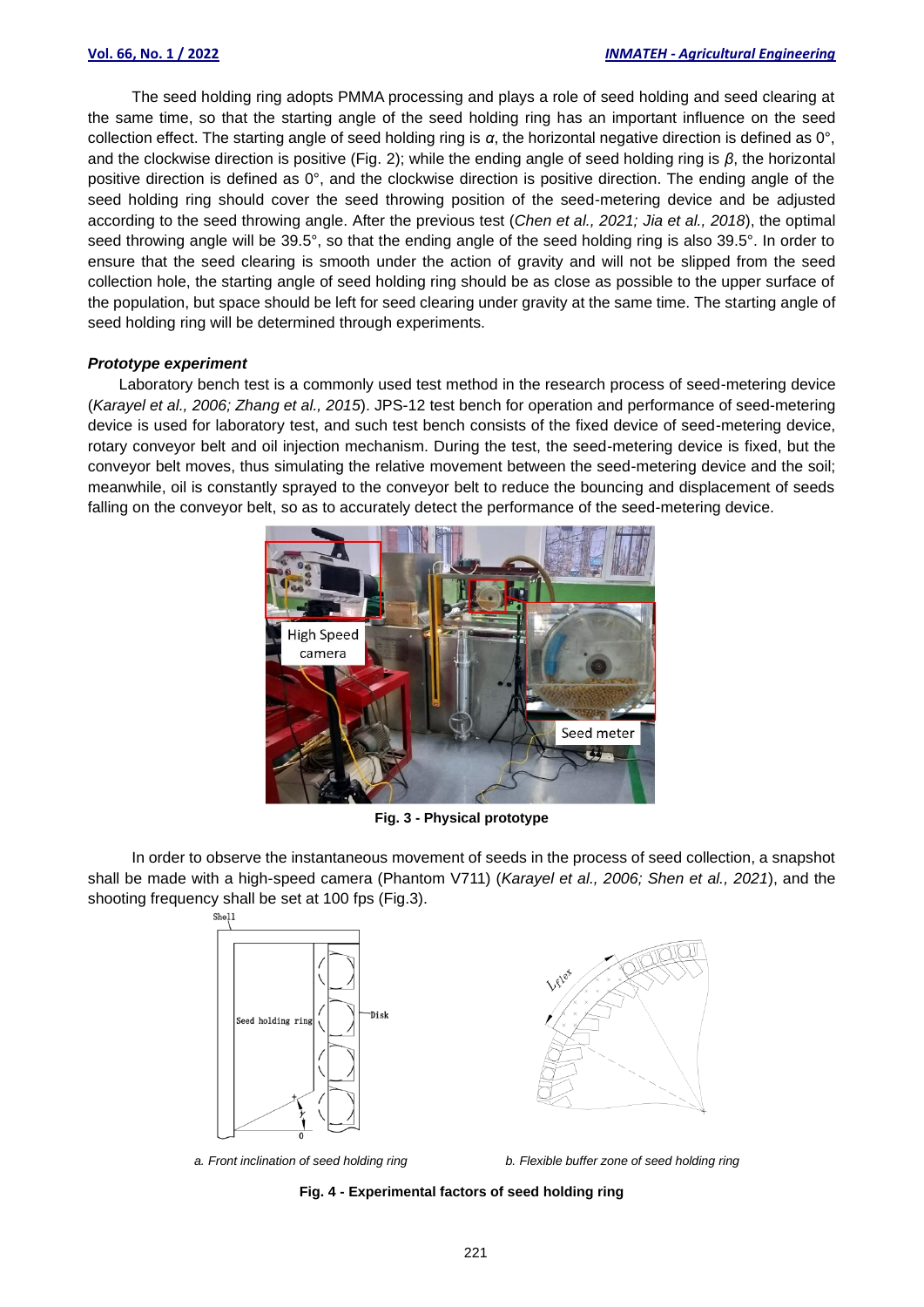The experimental study shall be conducted for the starting angle *α*, the front inclination angle *γ* and the length *Lflex* of the flexible buffer of seed holding ring through bench test (Fig.4), and different test levels shall be designed respectively (Table 1).

**Table 1**

| Level          | <b>Factors</b> |              |                 |  |
|----------------|----------------|--------------|-----------------|--|
|                | <b>α</b> [°]   | $\gamma$ [°] | $L_{soft}$ [mm] |  |
|                | 0              | 30           | 5               |  |
| $\overline{2}$ | 10             | 45           | 10              |  |
| 3              | 20             | 60           | 15              |  |
| 4              | 30             | 75           | 20              |  |
| ٠              | .              |              | .               |  |
|                | 90             |              | 40              |  |

#### **Factors and codes of orthogonal rotation combination test**

## *Evaluating indicator*

According to GB/T 6973-2005 test methods for single seed (precision) planter, and JB/T10293-2001 Specification for single grain (precision) planter, 250 seeds were collected for statistics in each group of experiments, and the test was repeated for 3 times, and the seed metering performance evaluation indexes were *FA*, *FD*, *FM* and *P* (*Chen et al., 2021; Lei et al., 2021*).

$$
FA = n_1 / N \times 100\% \tag{1}
$$

$$
FD = n_2 / N \times 100\%
$$
 (2)

$$
FM = 100\% - FA - FD
$$
\n<sup>(3)</sup>

$$
P = m_1 / m_2 \times 100\%
$$
 (4)

Where:

 $n_1$  is the number of seed holes containing only one seed in the test;  $n_2$  is the number of seed holes containing more than one seed in the test; *N* is the total number of seed holes recorded in the test; *m<sup>1</sup>* is the weight of broken seeds; *m<sup>2</sup>* is the total mass of seeds discharged by seed metering device.

#### **RESULTS AND ANALYSIS**

#### **Effect of initial angle of seed holding ring on seed filling performance**

In order to make clear the effect of *α* on seed filling performance, *α* shall be set as 0°, 10°, 20°... 90°, and seed filling test shall be carried out at the forward speed of 4 km/h (Table 2).

**Table 2**

| $\alpha$ [°] | Seed filling performance |        |        |       |  |
|--------------|--------------------------|--------|--------|-------|--|
|              | FA [%]                   | FD [%] | FM [%] | P [%] |  |
| 0            | 85.64                    | 5.62   | 8.74   | 3.24  |  |
| 10           | 86.32                    | 4.83   | 8.85   | 2.86  |  |
| 20           | 87.45                    | 5.14   | 7.41   | 1.52  |  |
| 30           | 91.74                    | 2.15   | 6.11   | 0.93  |  |
| 40           | 92.68                    | 1.04   | 6.28   | 0.86  |  |
| 50           | 90.52                    | 0      | 9.48   | 1.85  |  |
| 60           | 82.63                    | 0      | 17.37  | 2.43  |  |
| 70           | 56.84                    | 0      | 43.16  | 3.68  |  |
| 80           | 34.65                    | 0      | 65.35  | 3.24  |  |
| 90           | 16.83                    | O      | 83.17  | 3.43  |  |
|              |                          |        |        |       |  |

**Effect of initial angle on seed filling performance**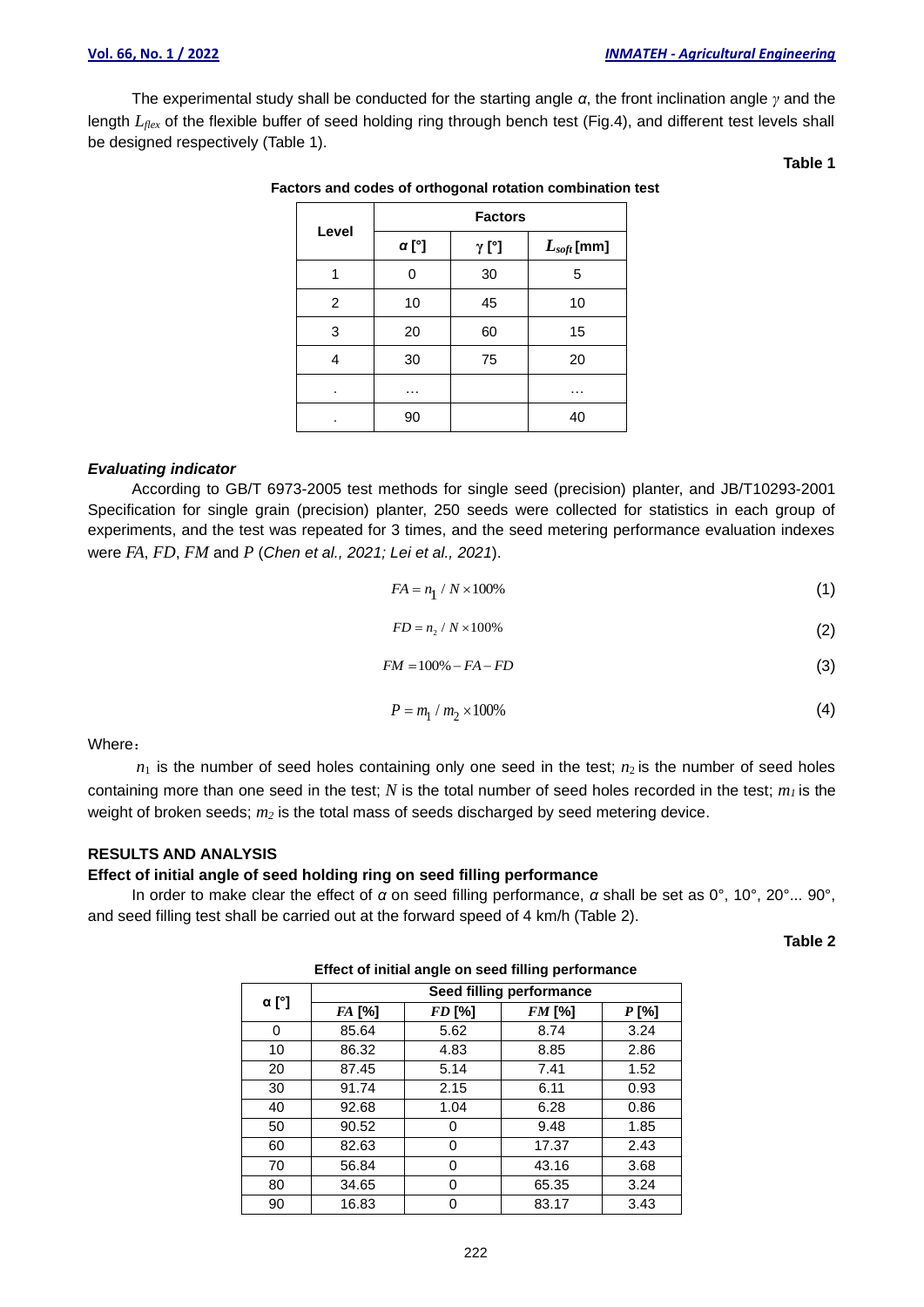*α* has a significant effect on *FA*, and the change of *FA* is less obvious when the starting angle is from 0° to 20° When α is greater than 20°, *FA* increases gradually and reaches the maximum value, 92.68%, at 40°. When α is greater than 50°, *FA* decreases sharply, only 16.83% at 90°.

*α* has a significant effect on *FD*. With the increase of α, *FD* decreases gradually, and the maximum value of *FD* is 5.62% at 0°. When  $\alpha$  is greater than 50°, multiple *FD* is 0.

α has a significant effect on *FM*. *FM* decreases gradually from 0° to 40°, reaching the minimum value, 6.11%, at 30°. When α is greater than 50°, *FM* increases greatly, reaching 83.17% at 90°.

α has a significant effect on *P*. With the increase of angle, *P* decreases first and then increases, and the minimum value is 0.86% at 40°. At 0° and 90°, *P* remains maximum value, 3.24% and 3.43%, respectively.

The high-speed camera shall be used to observe the process of seed damage. It is found that seed damage mainly occurs at the moment when seeds enter the seed holding ring, and the seeds are damaged under the extrusion between the seed collection hole and the front face of the seed holding ring; meanwhile, the enormous energy will be released, thus leading to the impact on the population and causing the failure of subsequent one or more seed collection holes to fill seeds successfully. Therefore, seed damage is often accompanied by miss fill (Fig.5).





*a. Seed breaking b. Seed group impact diffusion*

**Fig. 5 - High speed camera picture of seed filling process**

After excluding the data when  $\alpha$  is 0° and 10°, regression analysis on the remaining data shows that the regression equation between *FA* and *α* is: is:<br>  $y = -0.027x^2 + 1.95x + 59.51, R^2 = 0.98$  (5)

$$
y = -0.027x^2 + 1.95x + 59.51, R^2 = 0.98
$$
 (5)

Derivation of equation (5) shows that *α* at the maximum of *FA* is 35.7°. For convenience of design, *α* is set to 36° thereafter.

#### **Effect of front-end inclination on seed filling performance**

In order to reduce *P*, the front face of the seed holding ring is treated with inner chamfering, and the front inclination angle *γ* is set as 30°, 45°, 60° and 75° respectively. When the starting angle of seed filling is 36° and other conditions remain unchanged, the experiment shall be carried out again.

**Table 3**

| $\gamma$ [°] | Seed filling performance |               |               |       |
|--------------|--------------------------|---------------|---------------|-------|
|              | <i>FA</i> [%]            | <i>FD</i> [%] | <b>FM</b> [%] | P [%] |
| 30           | 93.52                    | 1.66          | 4.82          | 0.91  |
| 45           | 86.32                    | 12.28         | 1.40          | 1.88  |
| 60           | 84.65                    | 14.03         | 1.32          | 2.25  |
| 75           | 82.73                    | 16.64         | 0.63          | 3.05  |

**Effect of front-end inclination on seed filling performance**

The test results (Table 3) shows that *FA* is not improved in the design of inner chamfering at the front end of seed holding ring. When *γ* is 30°, *FA* is only 89.62% at maximum, which is smaller than that without inner chamfering. Meanwhile, the size of *γ* has a significant effect on seed filling performance. With the increase of *γ*, the lower *FA*, the higher *FD*, the lower *FM*, and the higher *P* are.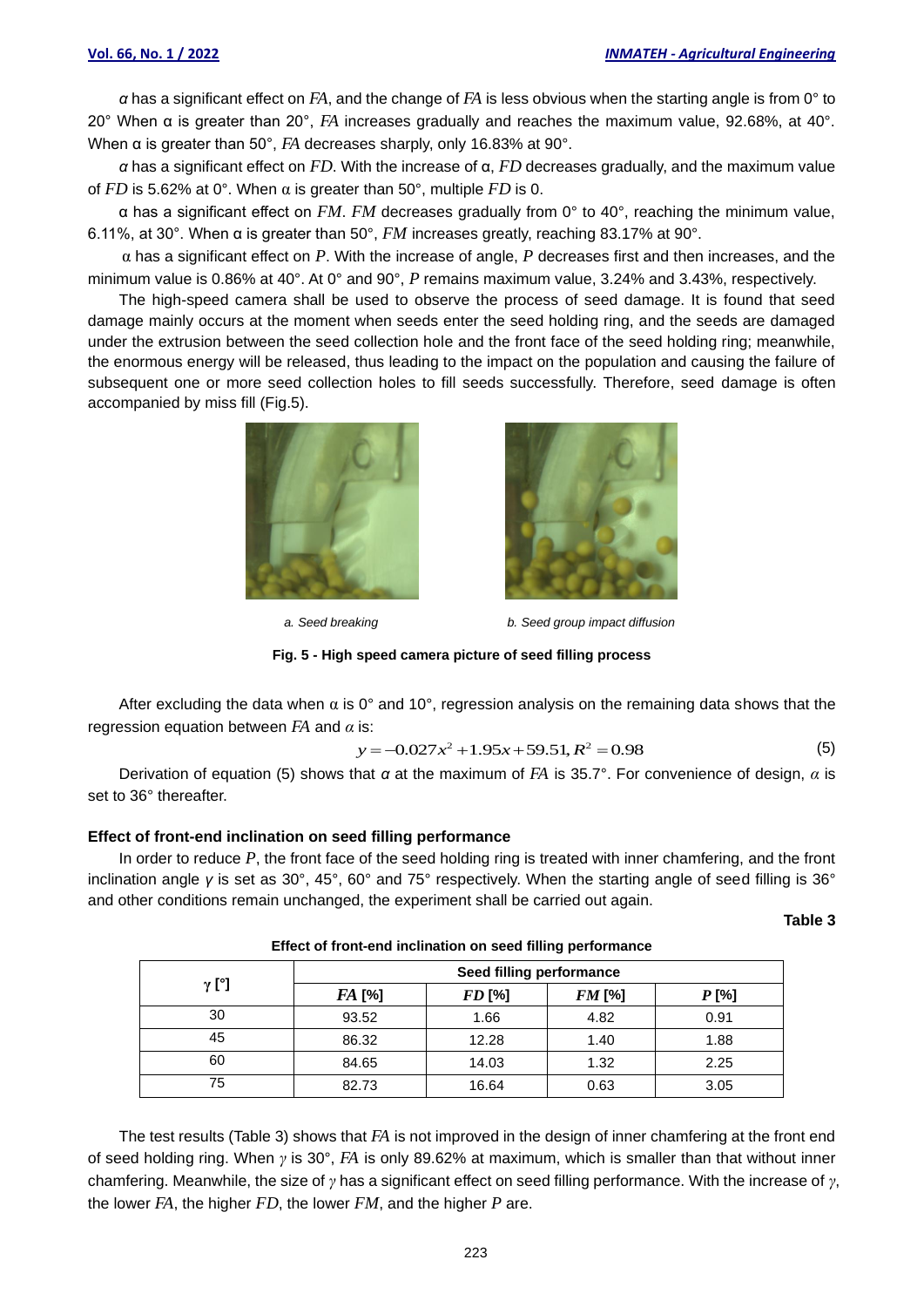

a. Successful seed filling a. Seed crushing



#### **Fig. 6 - High speed photography of seed filling process when the front was tilted**

After observation for seed filling process after chamfering on the front face of the seed holding ring through high-speed camera, it is found that the fill index is improved after chamfering treatment, and some cases of seed damage or miss fill under the original conditions are alleviated. Some seeds have been separated from the seed collection hole before contact with the seed holding ring, but with the help of the inclination angle, the seeds return to the seed collection hole, and the seed filling is successfully completed.

However, at high speed, there are still more damage phenomena. Through high-speed camera observation, it is found that when half or bigger part of a seed is separated from seed collection hole, seed extrusion will still occur during the contact between the seed and seed holding ring, and even deformation of seed-metering device will be caused.

In conclusion, it is impossible to improve seed filling performance by changing the front inclination angle of seed holding ring.

#### **Effect of flexible buffer length on seed filling performance**

Through high-speed camera observation, it is found that the seed damage index is increased by seed holding ring. The main reason for seed damage is that both planter plate and seed holding ring are rigid materials. When the seeds contact with the seed holding ring, extrusion can be easily occurred, so that seeds will be damaged. Therefore, the seed holding ring shall be replaced with flexible material, and polyester sponge shall be chosen as the replacement material.

#### **Table 4**

|                 |                          |        | - -           |          |
|-----------------|--------------------------|--------|---------------|----------|
| $L_{flex}$ [mm] | Seed filling performance |        |               |          |
|                 | FA [%]                   | FD [%] | <b>FM</b> [%] | $P$ [%]  |
| 5               | 88.45                    | 7.82   | 3.73          | 1.54     |
| 10              | 91.65                    | 5.07   | 3.28          | 0.96     |
| 15              | 94.24                    | 1.25   | 4.51          | 0.51     |
| 20              | 95.88                    | 0      | 4.12          | 0        |
| 25              | 96.56                    | 0      | 3.44          | $\Omega$ |
| 30              | 97.02                    | 0      | 2.98          | 0        |
| 35              | 96.68                    | 0      | 3.32          | 0        |
| 40              | 96.88                    | 0      | 3.12          | 0        |

**Effect of the length of flexible buffer on seed filling performance**

Polyester sponge belongs to vulnerable and consumable material and should be used as less as possible. The extrusion collision between seed and seed holding ring mainly occurs at the edge of seed holding ring; therefore, polyester sponge shall only be set at the front end of seed holding ring as a buffer. The length of flexible buffer is  $L_{\text{flex}}$ , and the rest of seed holding ring shall still adopt PMMA material.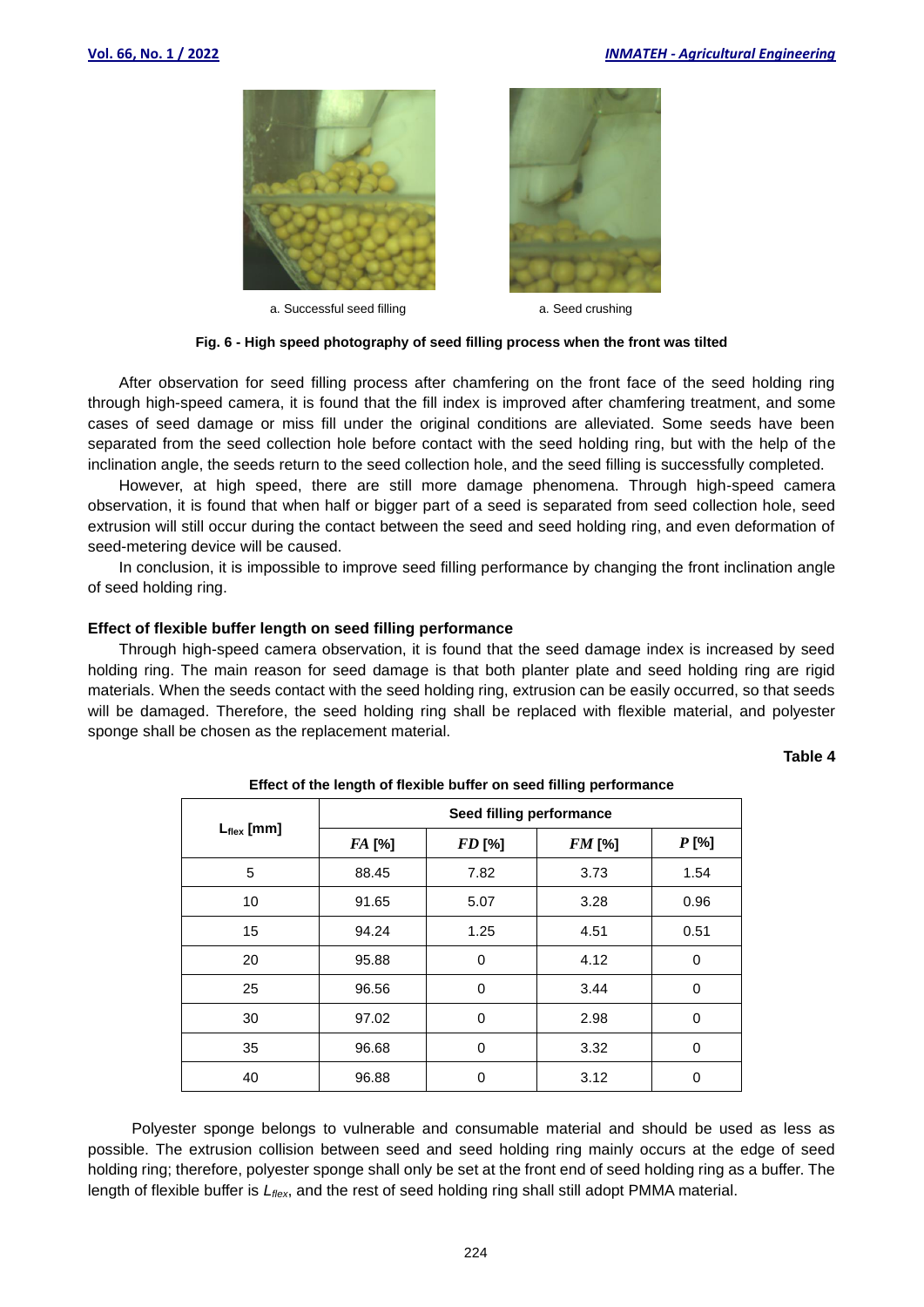When the flexible material contacts with the seed, it will tilt and the effective thickness will decrease; therefore, the buffer thickness will increase by 4 mm compared with that of the original seed holding ring.

In order to study the influence of *Lflex* on seed filling performance, the test shall be carried out (Table 4) when the forward speed is 4 km/h, and *Lflex* is 5, 10, 15... 40 mm respectively.

The test results (Table 4) show that *Lflex* has a significant effect on FA. With the increase of *Lflex*, FA gradually increases. When *Lflex* is larger than 25 mm, *FA* gradually remains at about 96%.

*Lflex* has a significant effect on *FD*, and as *Lflex* increases, *FD* decreases gradually, reaching 0% after length is 20 mm.

*Lflex* has no significant effect on *FM* because *FM* has a little change when *Lflex* increases. By observing the seed filling process with high-speed camera, it is found that the miss fill occurs at the moment when the seed contacts with the buffer. No matter how *Lflex* changes, there is no change in contact state between the seed and buffer; therefore, there is no significant change in miss fill.

It is found through high-speed camera observation that seed clearing operation under gravity cannot be completed due to the participation of seed holding ring and buffer, and the buffer plays a role of seed clearing. Most of the excess seeds are removed at the moment when the seed contacts with the buffer, and a small portion of seeds enter the buffer and move forward with the seed collection hole. In this process, some of the excess seeds are separated from the side of buffer to complete seed clearing. The effect of seed clearing will be determined by the length of buffer. When *Lflex* is less than 20 mm, partial seeds cannot be separated from the side and move to the position of seed holding ring. At this time, two situations will occur; first, when the size of seed and excess seed in the seed collection hole is small, the two seeds enter the seed holding ring at the same time; second, when the size of the two seeds is large, the fierce collision will occur between excess seeds and the seed holding ring, resulting in seed damage. Therefore, *Lflex* has a significant effect on *FD* and *P*.

#### **Table 5**

| .<br>. .             |                          |               |          |                  |  |  |
|----------------------|--------------------------|---------------|----------|------------------|--|--|
| <b>Forward speed</b> | Seed filling performance |               |          |                  |  |  |
| $[km \cdot h^{-1}]$  | FA [%]                   | <b>FD</b> [%] | $FM$ [%] | $P$ [%]          |  |  |
| 1                    | 96.83                    | 0             | 3.17     | 0                |  |  |
| $\overline{c}$       | 95.52                    | $\mathbf 0$   | 4.48     | 0                |  |  |
| 3                    | 96.33                    | 0             | 3.67     | 0                |  |  |
| $\overline{4}$       | 96.88                    | 0             | 3.12     | 0                |  |  |
| 5                    | 96.22                    | $\mathbf 0$   | 3.78     | $\mathbf 0$      |  |  |
| 6                    | 94.61                    | $\,0\,$       | 5.39     | $\boldsymbol{0}$ |  |  |
| $\overline{7}$       | 93.66                    | 0             | 6.34     | 0                |  |  |
| 8                    | 92.75                    | $\mathbf 0$   | 7.25     | $\mathbf 0$      |  |  |
| 9                    | 91.33                    | 0             | 8.67     | 0                |  |  |
| 10                   | 90.25                    | 0.51          | 9.24     | 0.86             |  |  |
| 11                   | 87.64                    | 0.83          | 11.53    | 1.25             |  |  |
| 12                   | 85.32                    | 1.25          | 13.43    | 1.68             |  |  |

**Effect of speed on seeding performance with flexible buffer**

When *α* is 36° (including buffer) and *Lflex* is 40 mm, seed filling performance tests shall be carried out at speeds ranging from 1 to 12 km/h (Table 5).

The test results (Table 5) show that the forward speed has a significant effect on seed filling performance. When the forward speed is less than 4 km/h, the seed filling performance is not sensitive to the forward speed. When the forward speed is greater than 4 km/h, with the increase of speed, *FA* gradually decreases and *FM* gradually increases.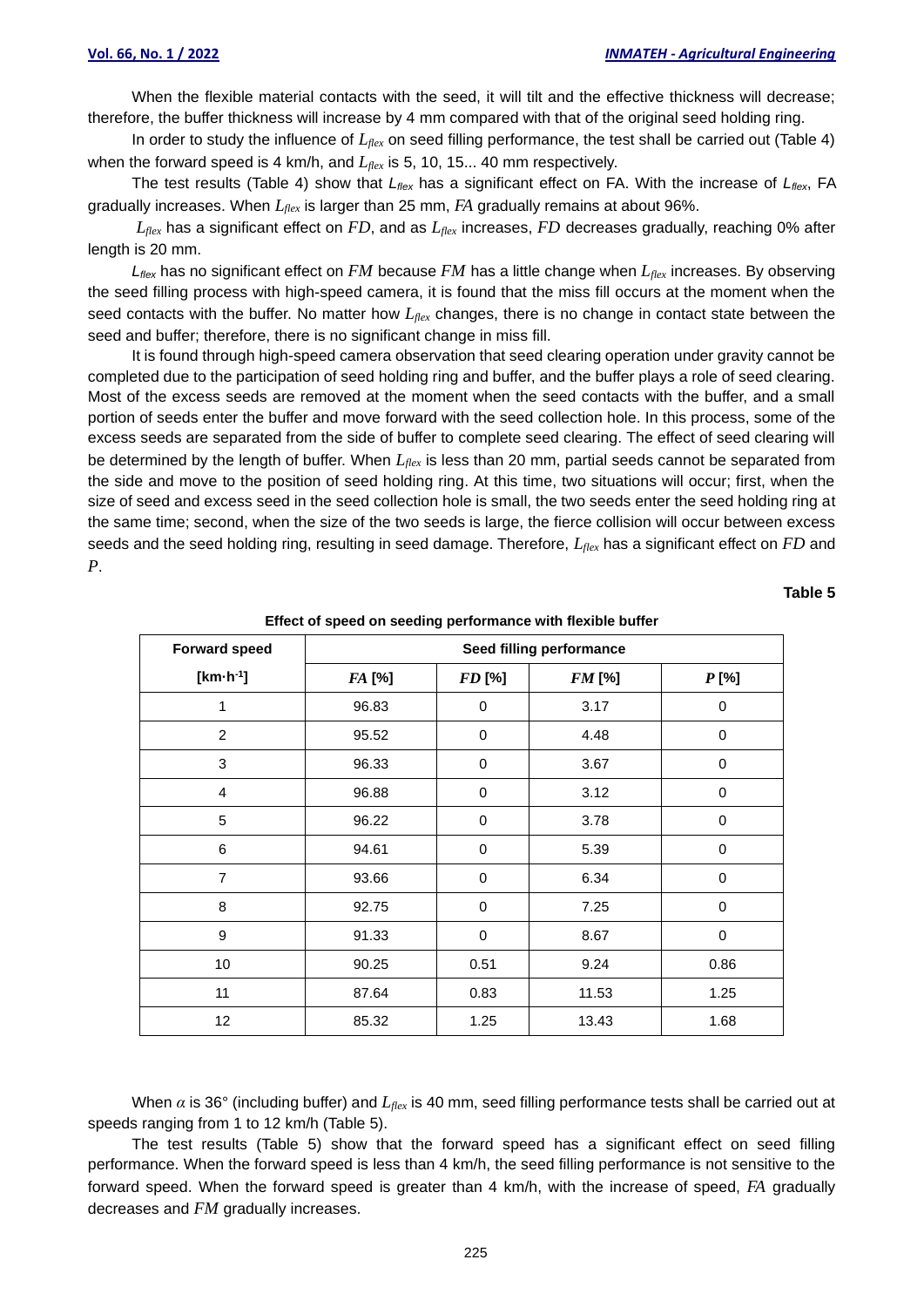When the forward speed is less than 9 km/h, both *FD* and *P* are 0. When the forward speed is more than 10 km/h, *FD* and *P* gradually increase. It is found through high-speed camera observation that the clearing distance of seeds into the buffer increases with the increase of speed (Fig. 7). When the speed is greater than 10 km/h, the clearing distance is greater than 40 mm; therefore, the seeds cannot successfully escape from the buffer, thus leading to the multiple fill and damage phenomenon.



**Fig. 7 - Effect of forward speed on seed clearing distance**

Regression analysis is conducted on the forward speed and the distance of seed clearing, and the regression equation is obtained as,

$$
y = 4.14x + 0.43, R^2 = 0.99
$$
 (6)

According to the calculation of regression equation (6), when the forward speed is 12 km/h, the seed clearing distance is 50.1 mm. In order to ensure that the seed clearing can be completed, the buffer length is set to 60 mm for the verification test of seed filling performance.



**Fig. 8 – The result of verification experiment**

The verification test results (Fig.8) show that the seed clearing effect is good when *FD* and *P* are reduced to zero after extending buffer. *FA* is further improved and *FM* is slightly decreased.

#### **CONCLUSIONS**

In this paper, the indoor seed-metering test bench and high-speed camera system are used to optimize the design of the seed holding ring of vertical-plate seed-metering device. With the seed filling performance as the evaluation index, the study on starting and ending angle, the front inclination angle and the flexible buffer is carried out.

(1) The starting angle of seed holding ring has a significant effect on seed filling performance. The regression equation shows that the best filling performance can be achieved when the starting angle is 35.7°, but the problem of high *P* always exists. The seeds are damaged under the extrusion between the seed collection hole and the front face of the seed holding ring, accompanied by the miss fill phenomenon.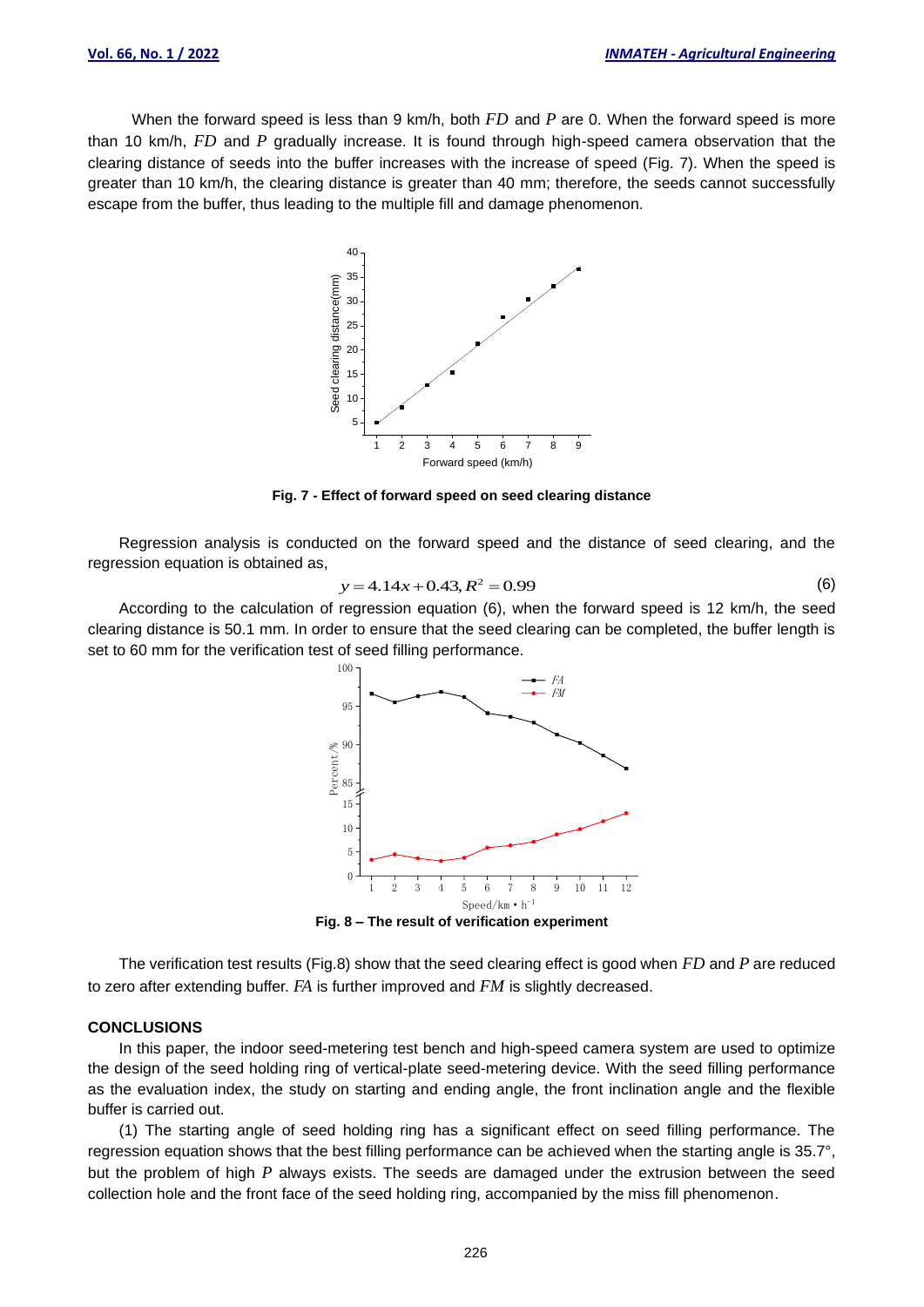(2) By setting the inner chamfer in the front section of seed holding ring, the seed filling performance is significantly affected. The higher *γ* is, the lower *FA*, higher *FD* and lower *FM* are. Although *P* is alleviated to a certain extent, it still fails to meet the qualified standard.

(3) In order to further reduce *P*, flexible buffer is added in the front section of seed holding ring. When *Lflex* is 60 mm, seed filling performance is better, and *FD* and *P* are 0%, which meets the requirements of precision seeding.

## **ACKNOWLEDGEMENT**

This work was supported by the National Natural Science Foundation of China (Grant No. 51905318) and Zibo School City Integration Project (Grant No. 2019ZBXC200).

## **REFERENCES**

- [1] Chen, Y. L., Zhang, M., Liu, Z. Q., Lan Y. B., Yi, L. L., Peng, Q. J., & Yin, X. (2021), Design and experiment of seed agitator for vertical disk seed metering device, *INMATEH - Agricultural Engineering*, vol. 63, issue 1, pp. 179-188.
- [2] Correia, T., Sousa, S., Silva, P. & Patricia, P. (2016), Sowing performance by a metering mechanism of continuous flow in different slope conditions, *Engenharia Agrícola*, vol. 36, issue 5, pp. 839-845; [10.1590/1809-4430-Eng.Agric.v36n5p839-845/2016](http://dx.doi.org/10.1590/1809-4430-Eng.Agric.v36n5p839-845/2016)
- [3] Cujbescu, D., Matache, M., & Voicu, G. (2019), Mathematical model for sowing precision estimation of vacuum seed metering device, *UPB Scientific Bulletin, Series D: Mechanical Engineering*, vol. 81, issue 3, pp. 225-234.
- [4] Ding, Y., Wang, K., Liu, X., Liu, W., Chen, L., Liu, B. & Du, C. (2021), Research progress of seeding detection technology for medium and small size seeds, *Transactions of the CSAE,* vol. 37, issue 8, pp. 30-41;
- [5] Dylan, S. J., Hesterman, D. C., & Guzzomi, A. L. (2013) Precision metering of Santalum spicatum (Australian Sandalwood) seeds, *Biosystems Engineering*, vol. 115, issue 2, pp. 171-183; <https://doi.org/10.1016/j.biosystemseng.2013.03.004>
- [6] Jia, H. L., Chen, Y. L., Zhao, J. L., Wang, J. X., Guo, M. Z., & Zhuang, J. (2018), Design and Experiment of Pneumatic-mechanical Combined Precision Metering Device for Soybean, *Transactions of the CSAM*, vol. 49, issue 4, pp. 75-86+139.
- [7] Karayel, D., Wiesehoff, M., Ozmerzi, A., & Muller, J. (2006), Laboratory measurement of seed drill seed spacing and velocity of fall of seeds using high-speed camera system, *Computers and Electronics in Agriculture*, vol. 50, issue. 2, pp. 89-96; https://doi.org/10.1016/j.compag.2005.05.005
- [8] Lei, X. L., Hu, H. J., Wu W. C., Liu, H. N., Liu, L. Y., Yang, W. H., Zhou, Z. L., Ren, W. J., (2021), Seed motion characteristics and seeding performance of a centralized seed metering system for rapeseed investigated by DEM simulation and bench testing, *Biosystems Engineering*, vol. 203, pp. 22-33; [https://doi.org/10.1016/j.biosystemseng.](https://doi.org/10.1016/j.biosystemseng) 2020.12.017.
- [9] Liao, Y. T., Liao, Q. X., Wang, L., Zheng, J., & Gao, L. P. (2018), Investigation on vacuum singulating effect influencing factors of pneumatic precision seed metering device for small particle size of seeds, *Transactions of the Chinese Society of Agricultural Engineering*, vol.34, issue 24, pp. 10-17; https://doi.org/ 10.11975/j.issn.1002-6819.2018.24.002
- [10] Liu, H. X., Guo, L. F., Fu, L. L., & Tang, S. F. (2015), Study on multi-size seed-metering device for vertical plate soybean precision planter, *International Journal of Agricultural and Biological Engineering*, vol. 8, issue 1, pp. 1-8; https://doi.org/10.3965/j.ijabe.20150801.001
- [11] Shen, H., Zhang, J. J., Chen, X. H., Dong, J. X., Huang, Y. X., Shi, J. T. (2021), Development of a guiding-groove precision metering device for high-speed planting of soybean, *Transactions of the ASABE*. vol. 64, issue 3, pp. 1113-1122. (doi: 10.13031/trans.14307)
- [12] Singh, R., Singh, G., & Saraswat, D. (2007), Design and operational parameters of a pneumatic seed metering device for planting of groundnut (Arachis hypogaea) seeds, *Indian Journal of Agricultural Sciences*, vol. 77, issue 1, pp. 40-42
- [13] St Jack, D., Hesterman, D. & Guzzomi, A. (2013) Precision metering of Santalum spicatum (Australian Sandalwood) seeds, *Biosystems Engineering*, vol. 115, issue 2, pp. 171-183; 10.1016/j.biosystemseng.2013.03.004